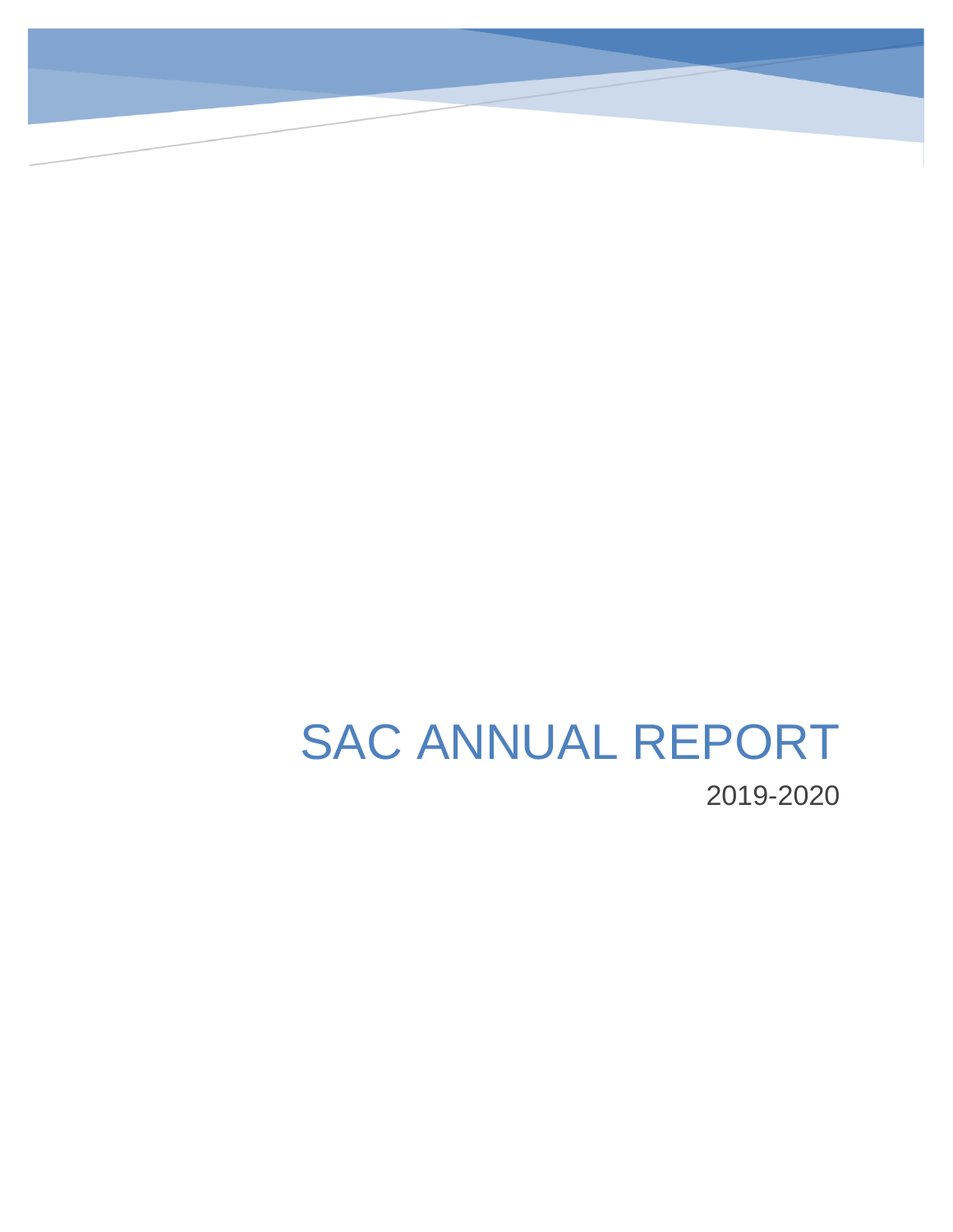## **2017 Annual Report Follow Up**

## **Meeting Structure**

Due to scheduling concerns, the members of the 2019-2020 Student Advisory Council elected to meet the second Monday of every month. Meetings were held in the Michigan League or Michigan Union from 6-7 pm. To continue to accommodate the change in schedules of various members, the council adopted a new time every semester. At the start of every meeting, a 5 minute grace period was given to allow late members to come in. The 2020-2021 SAC should continue this structure but strive to elect a meeting time that gives city officials time to participate in the full extent of the discussion. We also recommend extending meeting times by 30 minutes as discussions often run longer than 30 minutes and take away time from other items on the agenda.

## **Leadership**

Following the recommendations of the 2018-2019 SAC, we continued to have the chair, Kenji Yeoh (CSG), who is responsible for leading discussions, facilitating the creation of the annual report, and reaching out to student groups, and elected a new secretary, Zoe Markowitz (CSG), who is responsible for scheduling meetings, meeting reminders, and meeting minutes. For the future SACs, we recommend these positions are elected during the first April meeting of the Student Advisory Council and filled until the end of the next academic year, with each term lasting one year.

## **Presentations**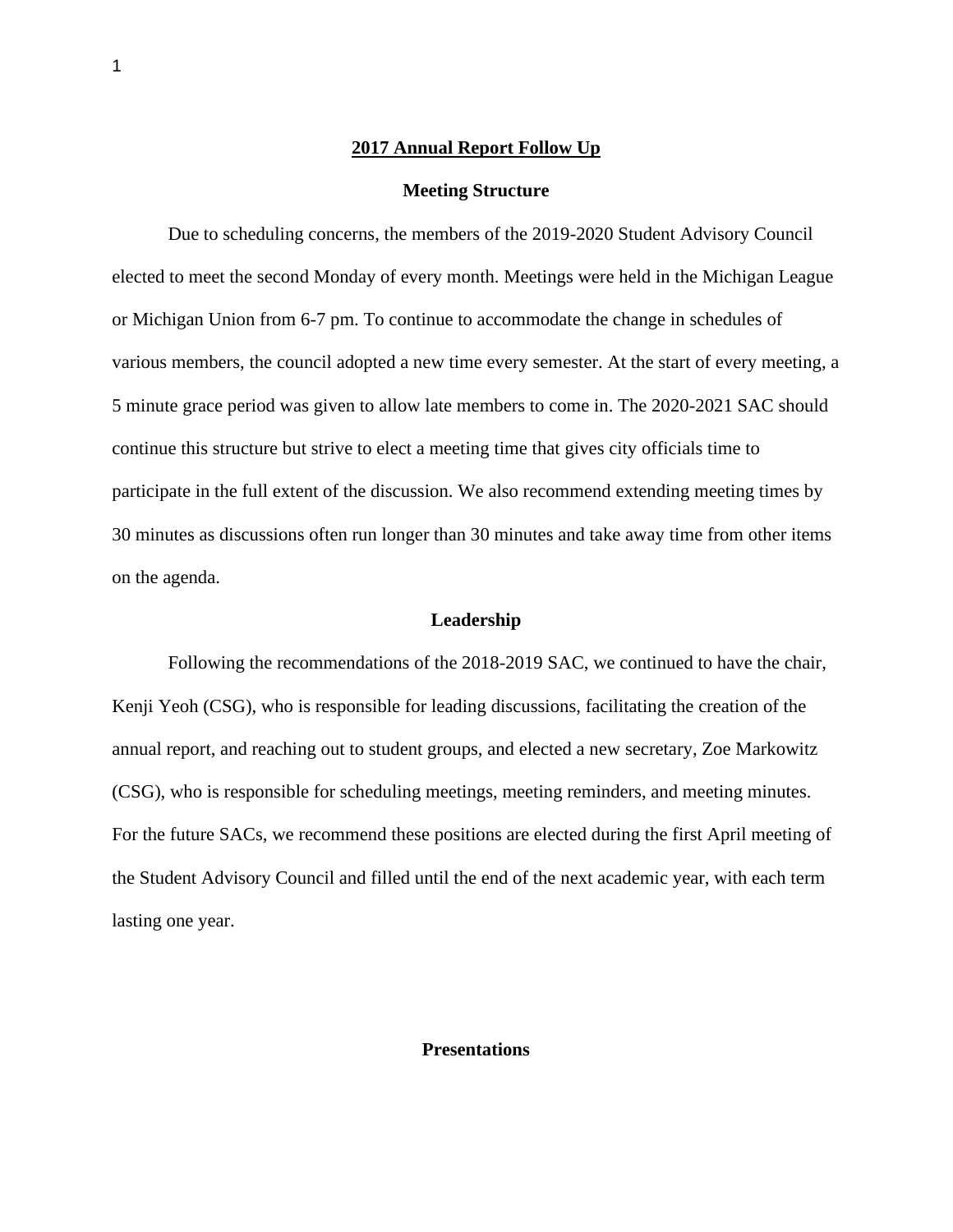During this academic year, the Student Advisory Council had the opportunity to hear from the Michigan Dark Skies group, Maize and Blue Cupboard, Climate Action Movement, and Student Tenants Union, in regard to different aspects of issues as they pertain to students in Ann Arbor. Much like the previous year, these presentations were useful in educating SAC members about the relevant focus areas, as well as facilitating discussion, disseminating information, and establishing networking opportunities to lay the foundation for collaboration between student groups. This is in line with the previous years of SAC recommendations, and the 2019-2020 SAC recommends that future councils continue to host presentations from student groups, especially earlier in the academic year. Furthermore, we recommend expanding the range of presenters to include non-students, ranging from government officials to professors and other experts in the field to provide a comprehensive yet deep analysis of issues relevant to student interests.

#### **Outreach**

The 2019-2020 SAC continues to recommend that members reach out to student groups through meetings outside of the monthly meeting structure to compensate for the limits of meeting presentations. We recommend selecting one member to lead and coordinate outreach efforts with student groups, surveying the various opinions and conceptions of the student body in regard to the efficacy of the Ann Arbor City Council in regard to the relevant focus areas decided by the SAC. This information should be used to supplement any statements the SAC wishes to make on certain resolutions of City Council and in the Annual Report.

## **Recommendations to the next SAC**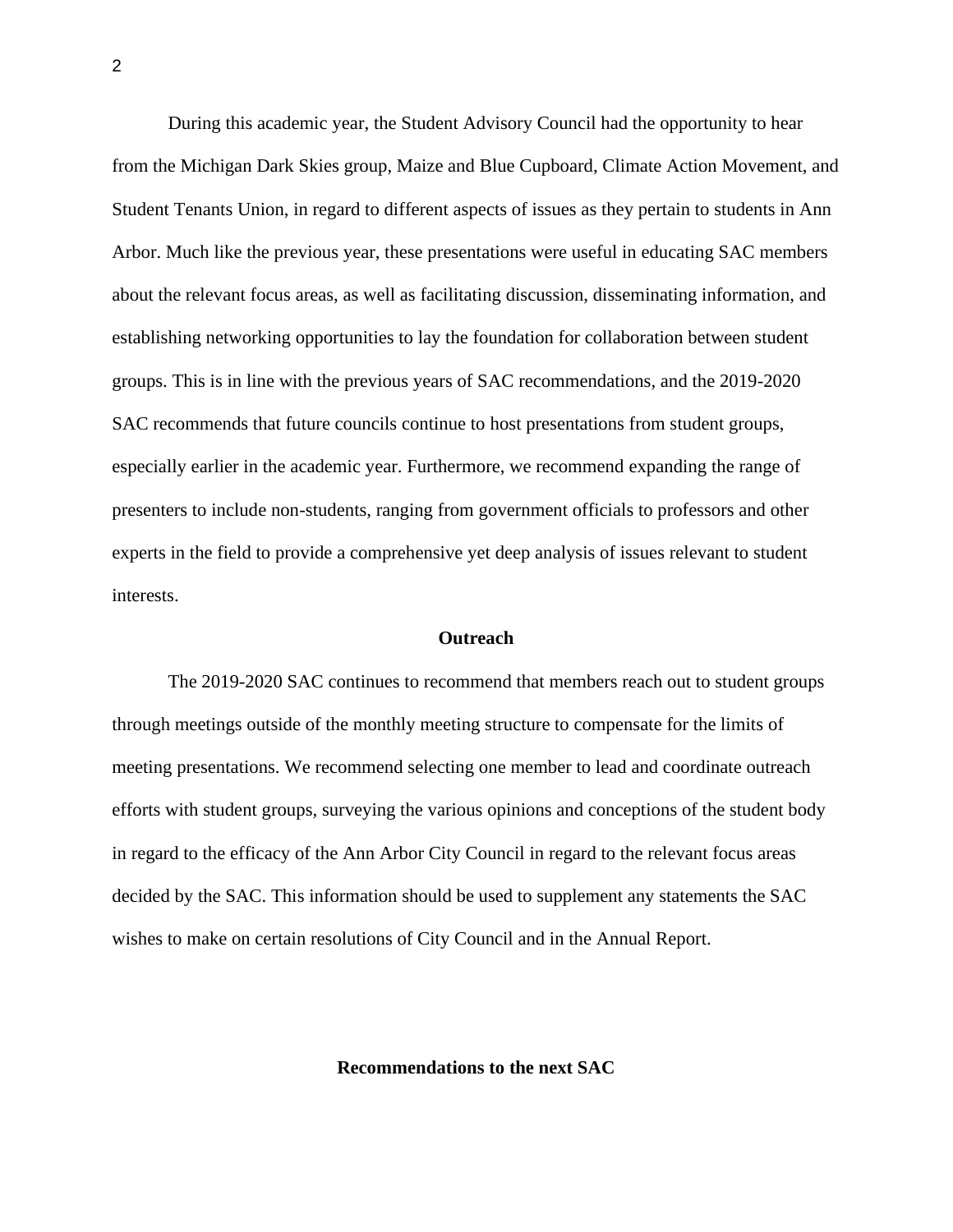- Future student advisory councils should extend meetings by 30 minutes
- Future student advisory councils should expand the range of presenters to include nonstudent presenters, especially those who are experts in their respective fields
- Future student advisory councils should have one person from the Michigan Daily attend their meetings, acting as a liaison so that any important announcements SAC makes to the public can be shared through a press release.
- Future student advisory councils should elect a member to facilitate and conduct one-onone meetings with student organizations to bring about more opportunities for discussion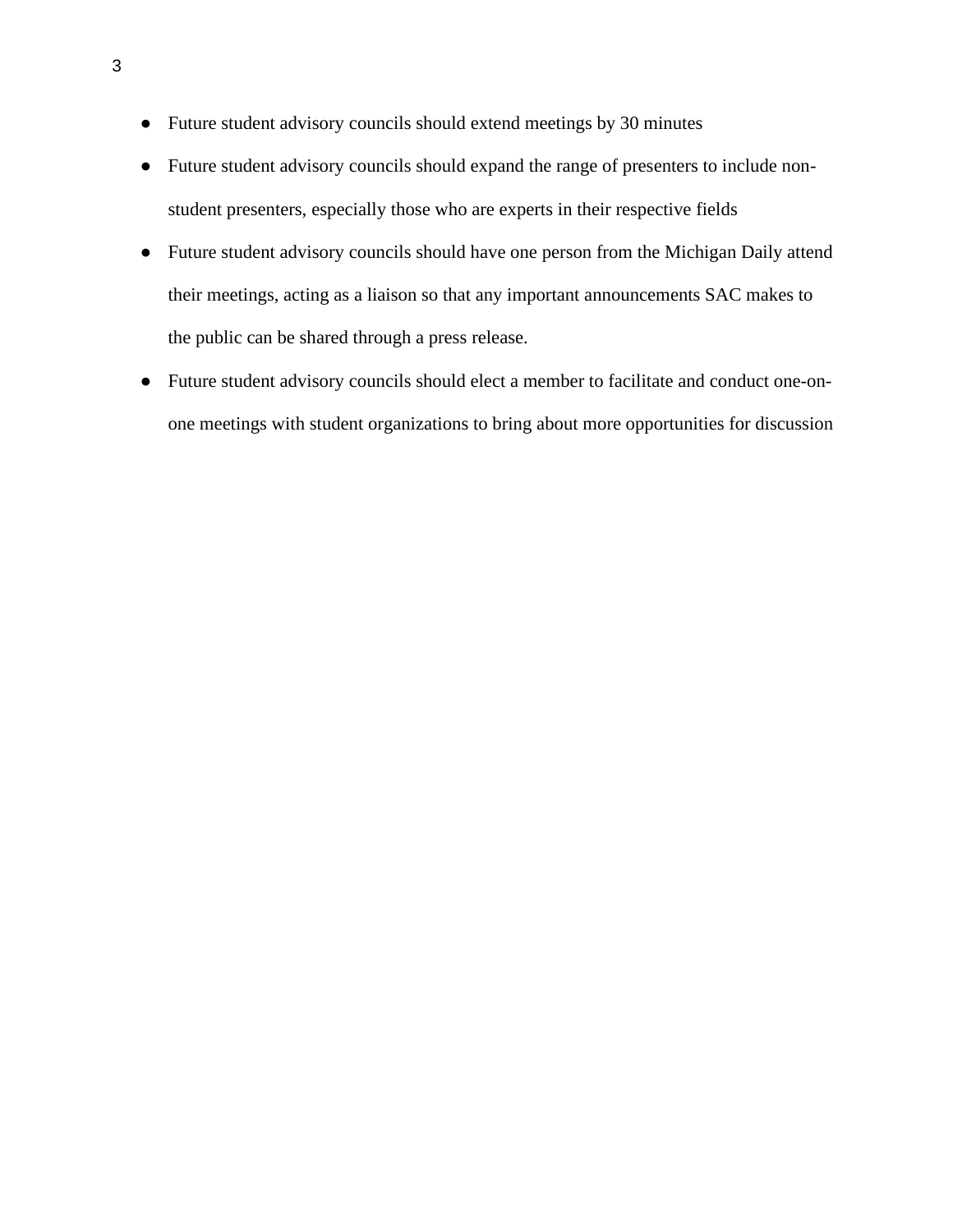## **Coronavirus (COVID-19)**

This report will be coming to you amid the Coronavirus pandemic, a pandemic that pushes the limits of our healthcare system and strains the economy. Governor Whitmer issues a stay at home order for the entire state while the University of Michigan administration has pushed for students to travel back home. As a result, many university students are either isolated in their homes in Ann Arbor or back at home with their families. Public health is of utmost importance, and most of the student body understands this. We hope that the City Council is taking every measure it can to ensure the health of the city and that COVID-19 does not spread any further and put a strain on our hospitals.

Unfortunately, this has presented a unique and undesirable situation for many of the students that have decided to stay here. Whether it be a lack of resources at home or the risk of transmitting or receiving COVID-19, there is a sizable student population that is still in the city. Many students rely on an income to not only manage tuition but to pay bills regarding their rental leases. Those who work in the service industry and other low skill positions that require a physical presence have either been laid off or are unable to make an income as wages are determined by the hour. Unless deemed essential, some students are now at risk of being unable to pay their bills. This problem is not alleviated by the CARES act, as many students are still considered dependents. While families will receive \$500 for each child, \$500 is only enough for one month at one of the cheapest rental units in Ann Arbor, with some rents surpassing the \$1200 stimulus per independent taxpayer. Governor Whitmore as issued a ban on evictions until April  $17<sup>th</sup>$ , but that is not enough since the school year does not end until the end of April, and the COVID-19 pandemic does not seem to slow down. With no ability to generate an income, yet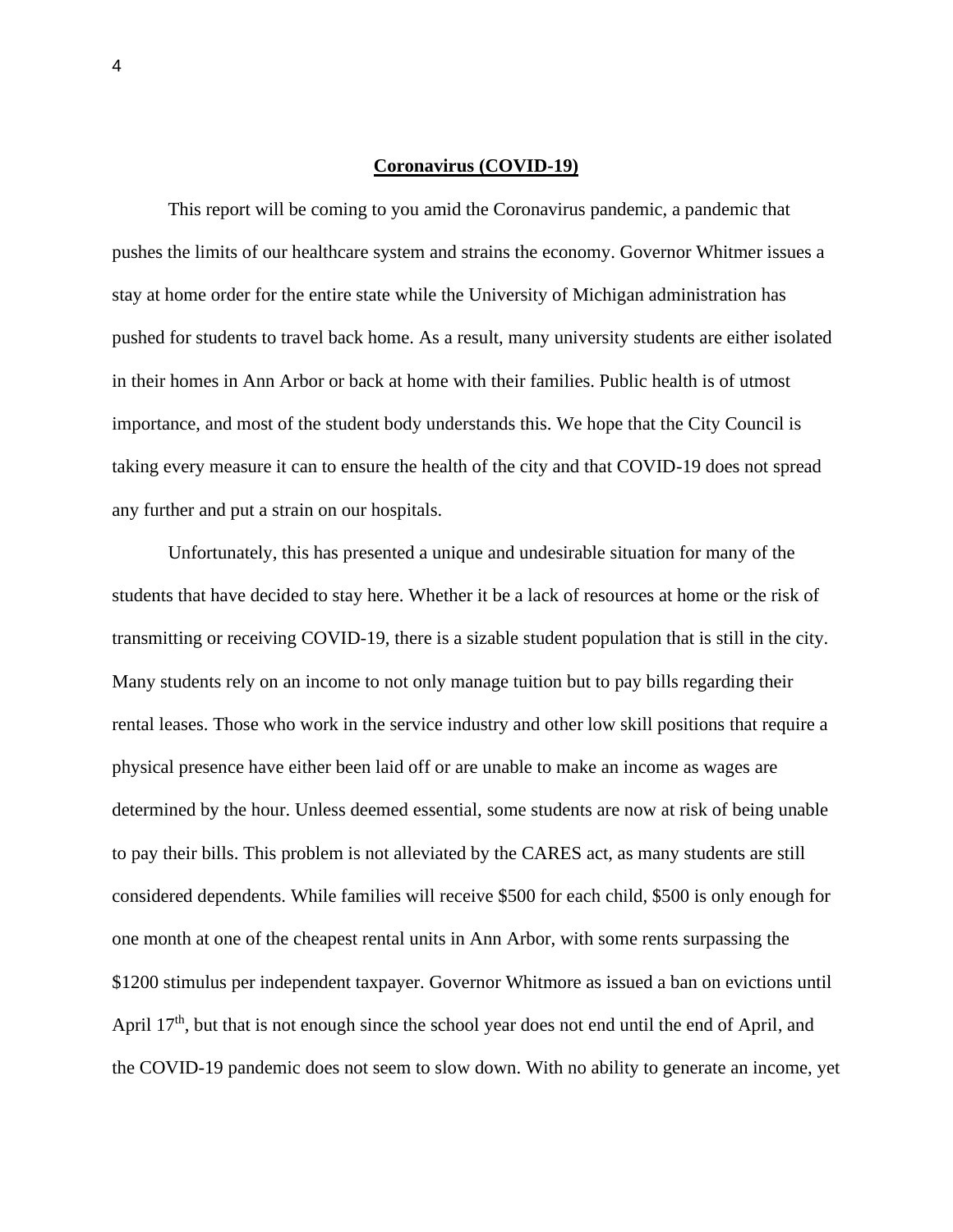many leasing companies still requiring payment, many students are in jeopardy of losing their homes after the end of this ban. This is an issue that affects not just students, but many residents who cannot work as a result of the pandemic.

# **Recommendations**

Considering the situation we are in, the SAC recommends the city council address this issue to ensure that no one in Ann Arbor loses their home at one of the worst times in American history. While a federal response is needed to address a pandemic of this scale, the response we have seen is not enough, with many state governments directing relief efforts. Action needs to be taken to ensure that everyone is financially stable and able to procure necessary supplies while still being able to live under a roof.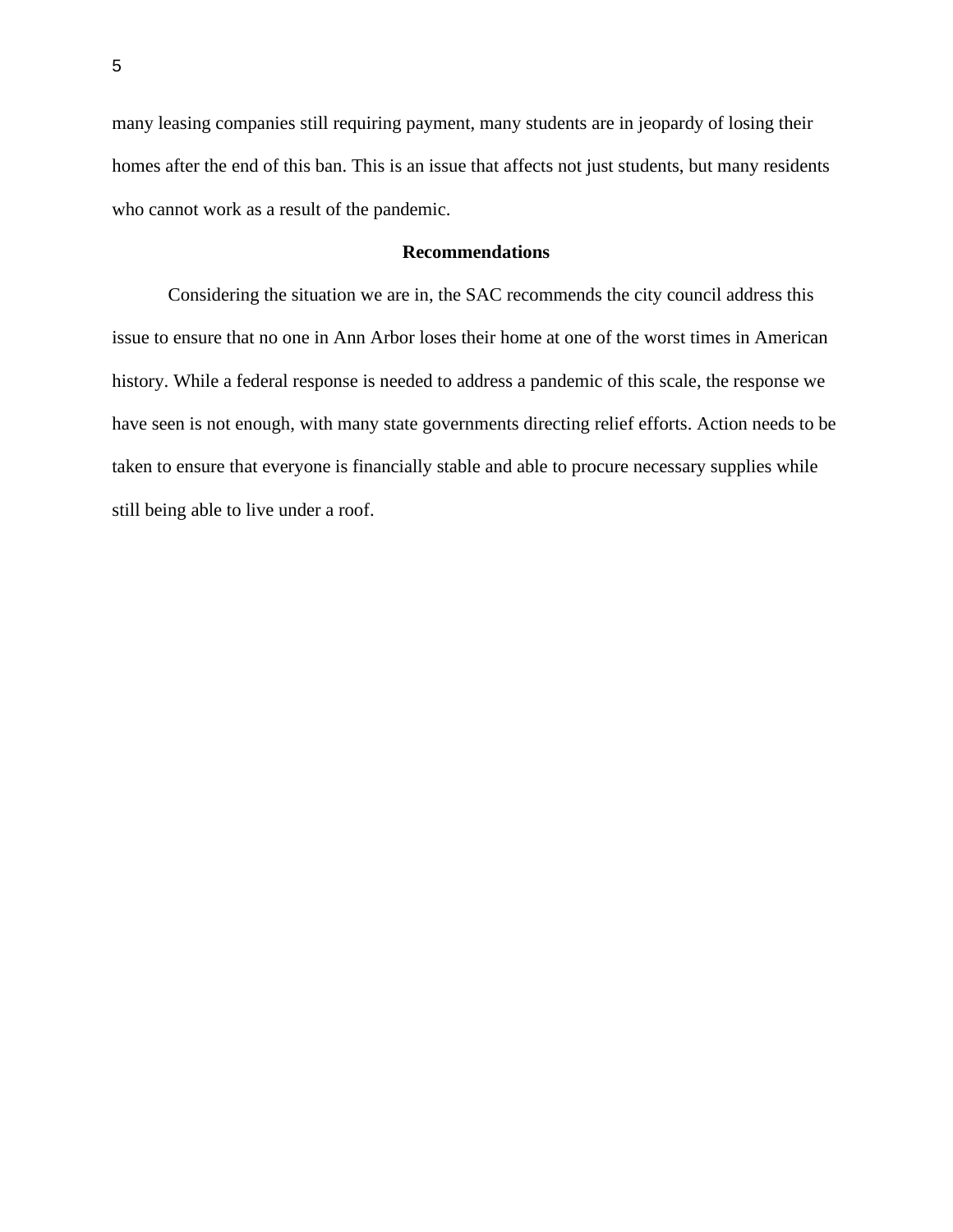## **Affordable Housing**

#### **Background**

According to the Department of Housing and Urban Development (HUD), a dwelling is affordable if it can be obtained for 30 percent or less of a person's income. Using the HUD's definition, an affordable dwelling for most Ann Arborites would cost, at most, \$1600 a month. But college students are placed in a unique situation. "I couldn't afford to pay for about half of the city's housing options that are near campus," remarked then-senior Darian Razdar.<sup>1</sup> Darian is not alone in struggling to afford to house. Given that most students gain income through a mixture of family income and/or (generally part-time) work paying from minimum wage (\$9.45 per hour) to at most \$24 per hour, many students, who would only be able to afford between \$500 and \$1500 per month, are priced out or taken advantage of. Zoe, a low-income freshman who receives aid from the university, stated in an interview that it was, "difficult to find a private room below \$800/mo." Once she found a place she and her friends liked, their landlord repeatedly reminded them of the many other students who had expressed interest due to the scarcity in housing. They ended up signing in late September for a lease that wouldn't start until May of the next year.

Housing prices in Ann Arbor also burden many individuals beyond college age. "There's 4,000 people on the list on the waitlist of the Ann Arbor Housing Commission. That's 4,000 people experiencing housing insecurity," stated community-member Michelle Hughes.<sup>2</sup> The number of individuals struggling to hold on to their homes continues to grow. In the past year,

<sup>1</sup> Kaela Theut. Summer Daily News Editor. "City and Students Share Concerns over Affordability of Housing." *The Michigan Daily*, [www.michigandaily.com/section/ann-arbor/affordable-housing-still-top-concern-students-city.](http://www.michigandaily.com/section/ann-arbor/affordable-housing-still-top-concern-students-city)

<sup>2</sup> Rosenfeld, Ben. "Councilmembers Discuss Affordable Housing Development in Ann Arbor."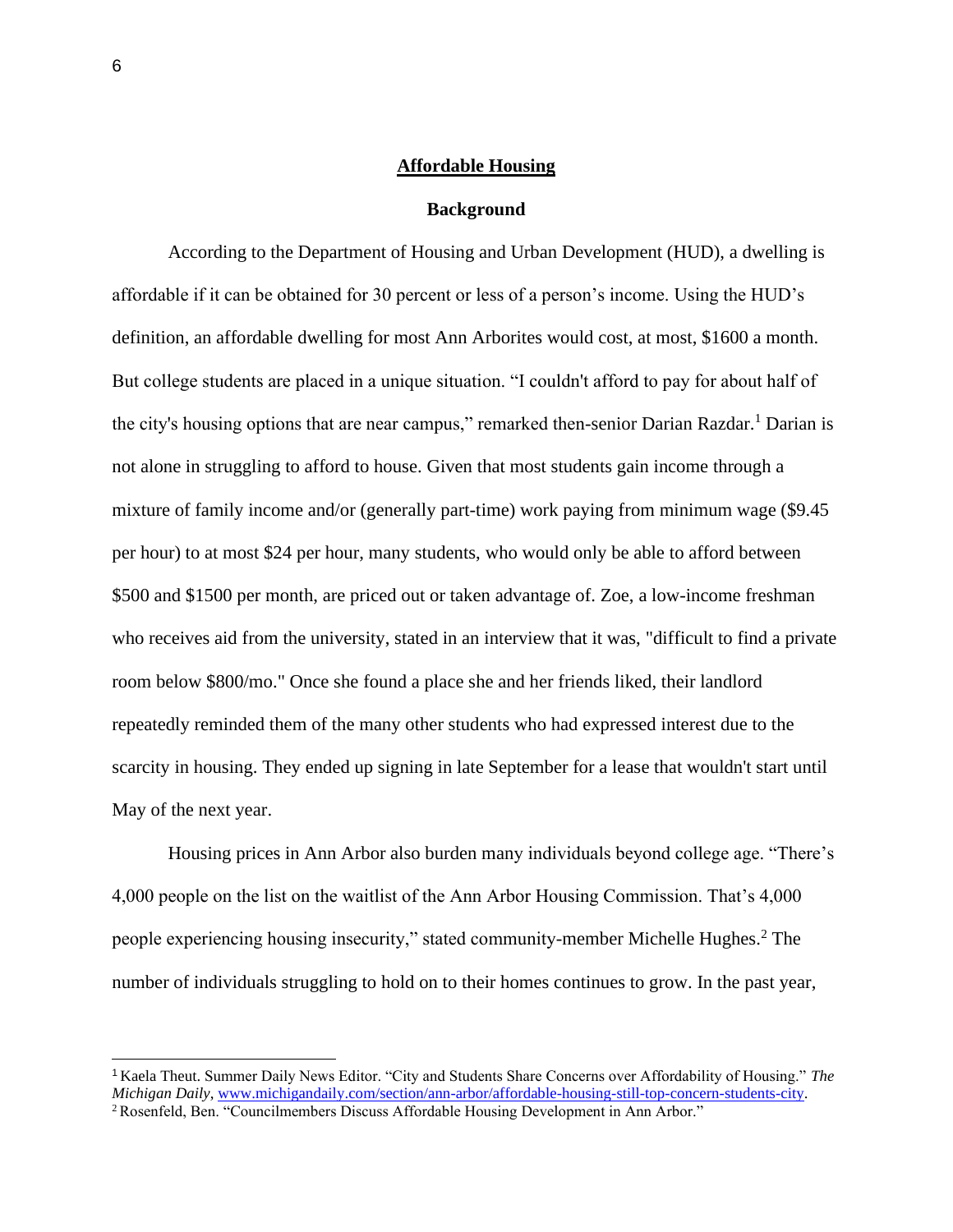the average sale price for a single-family home in Ann Arbor climbed 6.9 percent, while the average sales price for a condo rose 14 percent.<sup>3</sup> This trend of rising Ann Arbor housing costs, coupled to substantially lower prices for housing in Ypsilanti, threatens to further divide Washtenaw County along socio-economic lines. A 2015 report commissioned by the Washtenaw County Office of Community and Economic Development stated that without substantially more affordable housing in Ann Arbor, the city faces a future where any less wealthy individuals, many of whom require the social support more readily provided in Ann Arbor, will be forced to move into more affordable Ypsilanti. This migration of lower-income households, leading to higher crime rates, economic stress, and lower rates of property maintenance in Ypsilanti, would further lower Ypsilanti property rates, plunging the housing market into a downward spiral. Congestion and air pollution would increase, as more individuals commute into Ann Arbor for work.<sup>4</sup> The forced- movement of impoverished Ann Arbor families to Ypsilanti would also force many vulnerable kids into the substantially underfunded Ypsilanti school system, continuing the cycle of poverty for the youth of the next generation. This scenario, currently playing out across Washtenaw county, divides the cities along racial lines, as to be a person of color in America generally indicates one is less advantaged economically. The growing reality was referenced in comments made by the then- County Commissioner Yousef Rabhi five years ago. "If we don't work hard and make sure we have our full options on where to live, not only will our student body become less diverse, our community will become less diverse".<sup>5</sup>

<sup>3</sup> Pinho, Kirk. "Ann Arbor Needs More Affordable Housing, but How?" *Crain's Detroit Business*, 23 June 2019, www.crainsdetroit.com/real-estate/ann-arbor-needs-more-affordable-housing-how.

<sup>4</sup> United States, U.S. Department of Housing and Urban Development, Washtenaw County Office of Community and Economic Development, and Czb. [www.washtenaw.org/DocumentCenter/View/2313/Housing-Affordability](http://www.washtenaw.org/DocumentCenter/View/2313/Housing-Affordability-and-Economic-Equity-Analysis-PDF?bidId=)[and-Economic-Equity-Analysis-PDF?bidId=.](http://www.washtenaw.org/DocumentCenter/View/2313/Housing-Affordability-and-Economic-Equity-Analysis-PDF?bidId=)

<sup>5</sup>Kaela Theut Summer Daily News Editor. "City and Students Share Concerns over Affordability of Housing." *The Michigan Daily* [www.michigandaily.com/section/ann-arbor/affordable-housing-still-top-concern-students-city.](http://www.michigandaily.com/section/ann-arbor/affordable-housing-still-top-concern-students-city)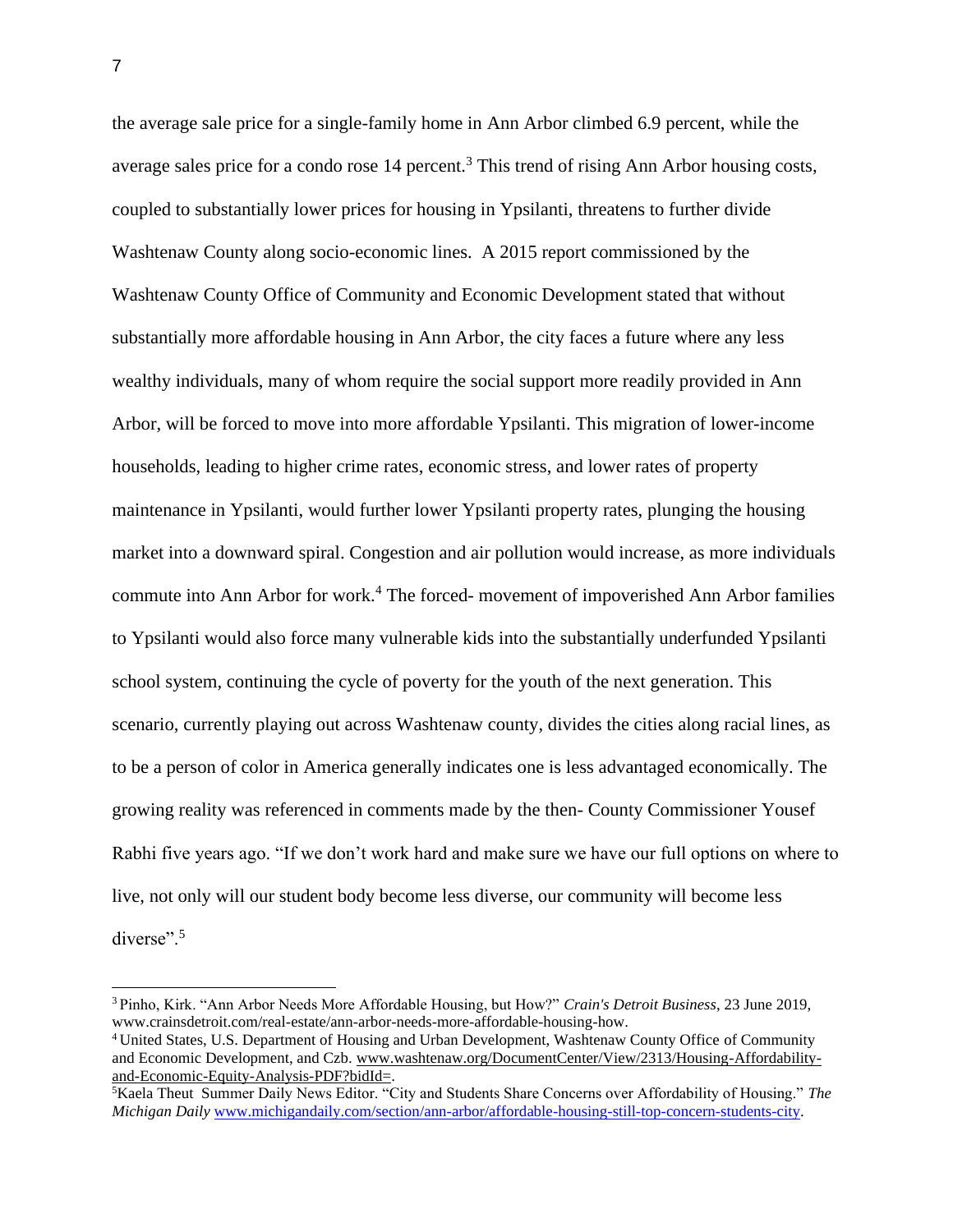## **Recent history**

To combat this disturbing trend, a 2015 report stated that at least 140 new affordable housing units must be built each year until 2035. Despite commitments from the City Council, only roughly 50 units have been built since the report was released.<sup>6</sup>

In the past year, multiple proposals that would have increased the number of affordable housing units in Ann Arbor have been rejected due to questions of "compatibility".<sup>7</sup> But that argument does not sit well with many community members. "Any change that would develop affordable housing gets a great deal of scrutiny around here," mused community-member Michelle Hughes. "But we should also be giving more scrutiny to the status quo".<sup>8</sup> Despite calls for more affordable housing, there has been push-back against the selling of city-owned lands to developers. In 2018, a ballot proposal that would prevent the library lot from being sold was passed; instead of the lot being sold to create affordable housing, with the funds raised funnel back into the city's programs, the land was designated for use as a park.

Despite the University of Michigan has increased its student population by 7,100 since 1990, only 1,080 beds have been added by the University in the past few years. This means that much of the burden to provide housing for these students fall on the private sector, putting further strain on the housing market.<sup>9</sup> In 2017, the *Michigan Daily* interviewed Mackenzie Lawrence, a senior and one of the roughly 600 students who listed Ypsilanti as their residence. "[My boyfriend] and I can't afford an apartment in downtown Ann Arbor without getting a full-

<sup>6</sup> Moran, Darcie. "Ann Arbor City Council Rejects Brightdawn Village Rezoning." *Mlive*, Advance Local, 5 June 2019, [www.mlive.com/news/ann-arbor/2019/06/ann-arbor-city-council-rejects-brightdawn-village-rezoning.html.](http://www.mlive.com/news/ann-arbor/2019/06/ann-arbor-city-council-rejects-brightdawn-village-rezoning.html) <sup>7</sup> Stanton, Ryan. "Ann Arbor Council Rejects Affordable Senior Housing Development." *Mlive*, 19 Mar. 2019, [www.mlive.com/news/ann-arbor/2019/03/ann-arbor-council-rejects-affordable-senior-housing-development.html.](http://www.mlive.com/news/ann-arbor/2019/03/ann-arbor-council-rejects-affordable-senior-housing-development.html)

<sup>8</sup> Rosenfeld, Ben. "Councilmembers Discuss Affordable Housing Development in Ann Arbor." *The Michigan Daily*, University of Michigan, 18 Nov. 2019, www.michigandaily.com/section/ann-arbor/city-council-6.

<sup>9</sup> Pinho, Kirk. "Ann Arbor Needs More Affordable Housing, but How?" *Crain's Detroit Business*, 23 June 2019, www.crainsdetroit.com/real-estate/ann-arbor-needs-more-affordable-h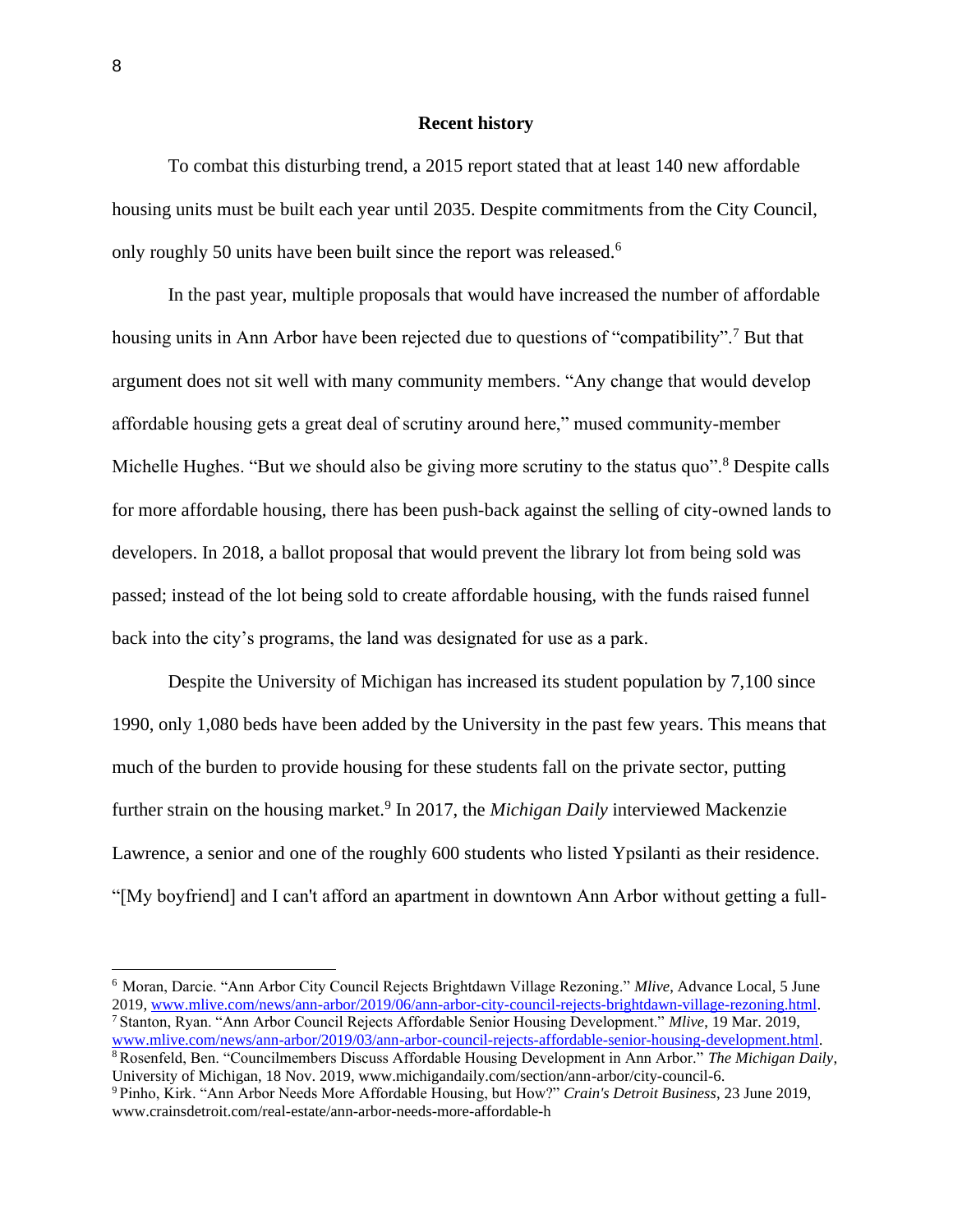time job." Mackenzie, like current Ypsilanti students, had to commute to reach her classes.<sup>10</sup> More students commuting increases congestion and pollution, and as more time is spent in transit, it becomes more of a hassle for these students to participate in the events often seen as integral to a college experience. But for many students, commuting is not an option. In an interview, freshman Zoe Gonzales remarked that she has found buses to be unreliable, and "most students don't have cars." Though more affordable housing is available outside of downtown Ann Arbor, "students are already paying so much to go to a world-class university"—should they be worried about the commute, too?

Zoe called attention to the fact that many students don't qualify for aid from the university as she does. However, a lot of students are in this "awkward, in-between'' economic class which can't afford both the exorbitant tuition price and expensive off-campus housing required to be a Michigan student, but who also don't qualify for university aid. While we recognize the progress that has been made in providing affordable housing units in the city for both families and students, it is nowhere near adequate to address the affordable housing crisis we see today.

#### **Recommendations to City Council**

- Establishment of a joint council with Ypsilanti to discuss how the cities can collaborate as they attempt to decrease the stark contrast in the municipalities' housing markets.
- Providing better public transportation and parking infrastructure to minimize the congestion and pollution caused by commuters.

<sup>10</sup> Kaela Theut Summer Daily News Editor. "City and Students Share Concerns over Affordability of Housing." *The Michigan Daily*, [www.michigandaily.com/section/ann-arbor/affordable-housing-still-top-concern-students-city.](http://www.michigandaily.com/section/ann-arbor/affordable-housing-still-top-concern-students-city)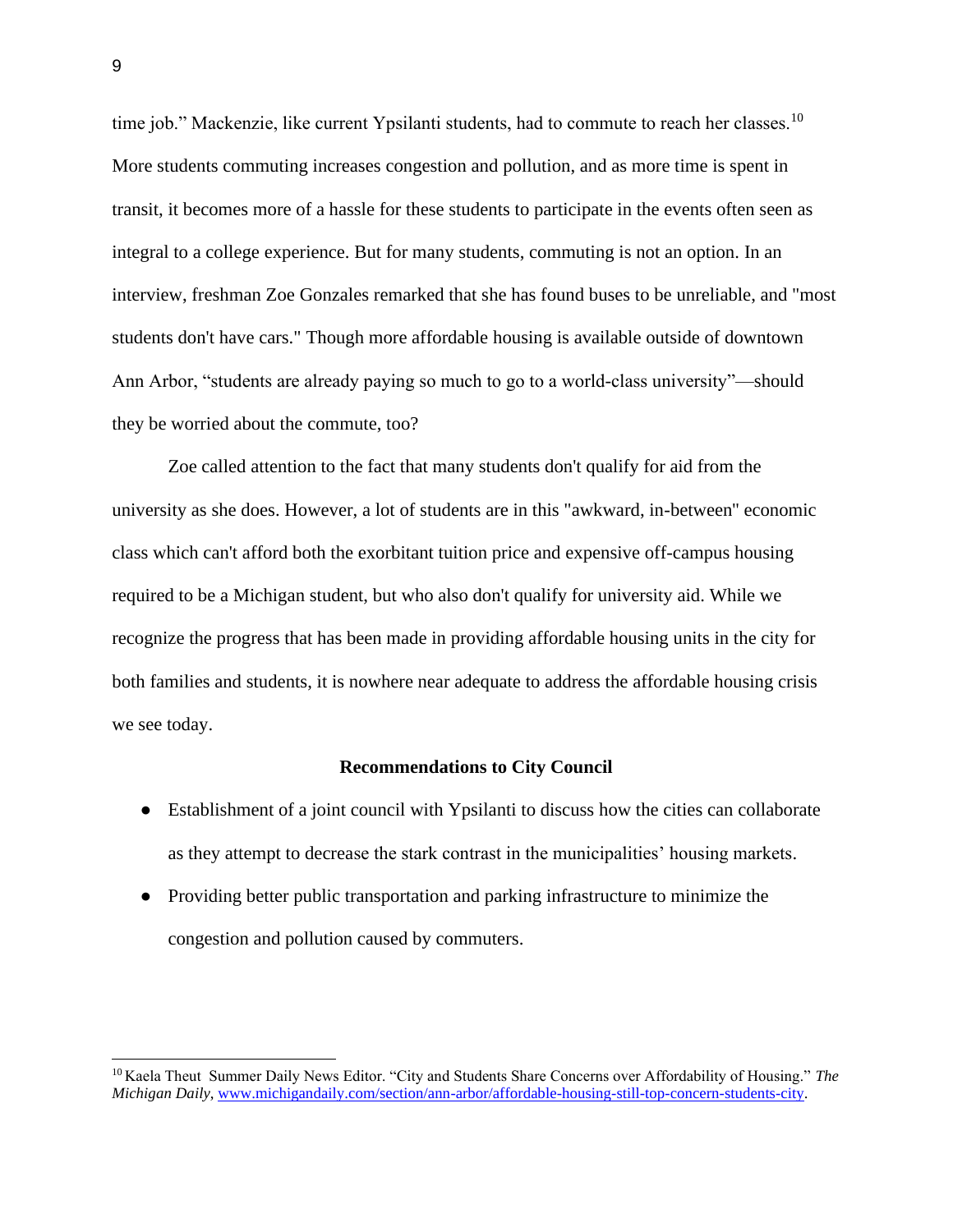- Educating the Ann Arbor population about issues caused by the lack of affordable housing, as well as readying the public for the sacrifices that will have to be made to build new units. This education could include running a social media campaign to encourage home-owning individuals to rent out extra rooms to college students and/or establish accessory dwellings.
- Putting pressure on the University to aid in the creation of more housing units for students, and specifically reaching out to the Board of Regents to schedule a meeting concerning housing on North Campus.
- Adhering to the commitment of 140 new housing units per year<sup>11</sup> by contracting available lands to companies able to create affordable units and allowing companies to build the maximum number of safe units.
- Ensure that new affordable housing units are priced to accommodate low-income families and students from those families.

<sup>11</sup> Kaela Theut Summer Daily News Editor. "City and Students Share Concerns over Affordability of Housing." *The Michigan Daily*, [www.michigandaily.com/section/ann-arbor/affordable-housing-still-top-concern-students-city.](http://www.michigandaily.com/section/ann-arbor/affordable-housing-still-top-concern-students-city)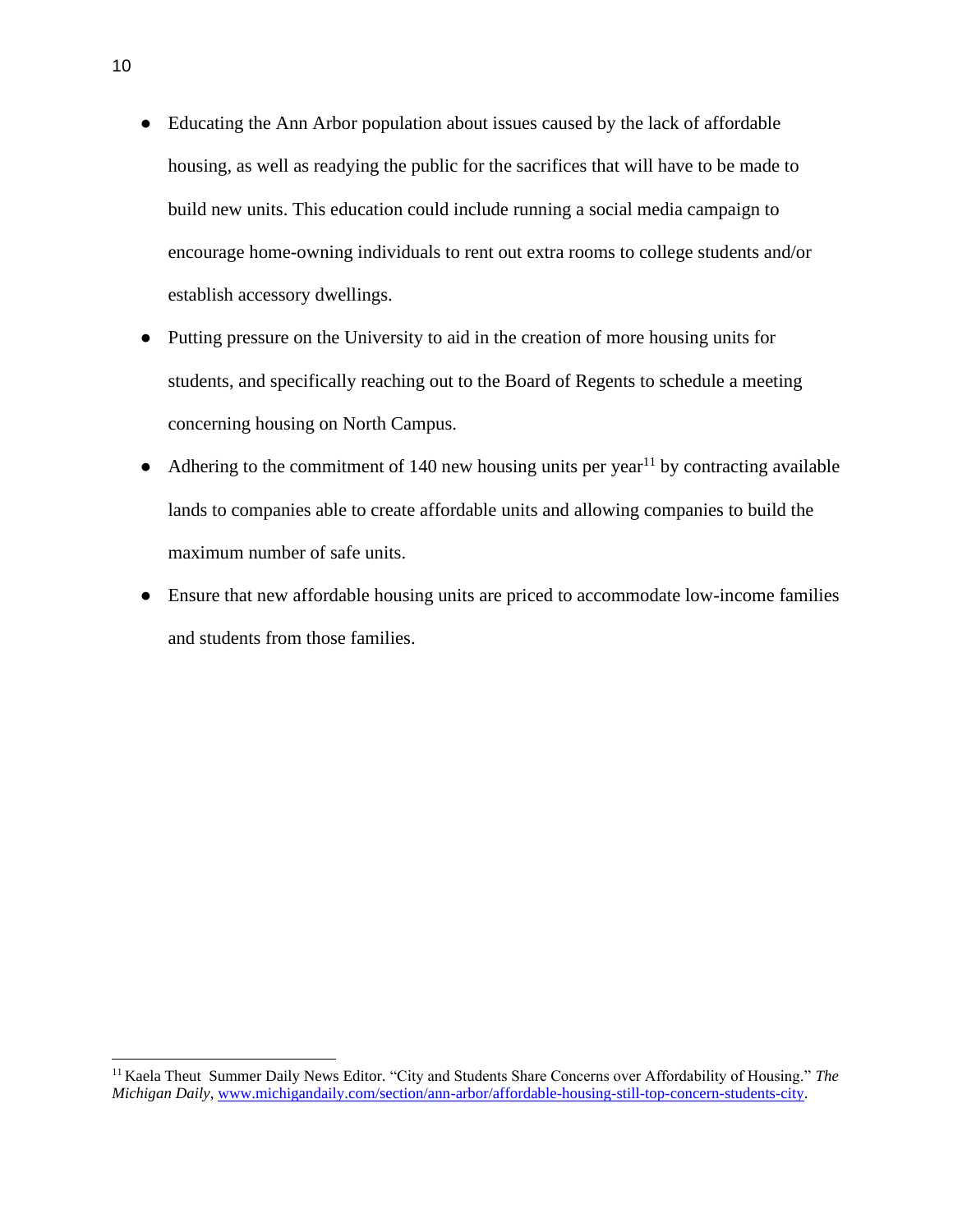## **Climate Action**

#### **Background**

Climate change is not something new to the United States or Michigan. However, as temperatures and greenhouse emissions continue to increase, there has also been a rise in global climate activism. Naina Agrawal Hardin, an eleventh-grade climate activist recently gave her opinion and perspectives on the climate crisis and its impact on the world. "Climate change will play a massive role in all of our futures... Like I said before, we will see a massive system collapse if we fail to act," she warns. She believes that climate change will play a massive role in all of our futures, but perhaps her generation most of all.

With Ann Arbor committing to carbon neutrality by  $2030^{12}$ , many individuals and communities are striving, in their ways, to make a difference. Although students like Naina are excited about the city's commitment to carbon neutrality, they see much room for improvement. "I want to see Ann Arbor invest in neighboring communities like Ypsi and Detroit, which are more economically and racially diverse. I want to see us stand up to polluters like DTE. I want to see us take a stand against U of M's horrible record," she says. Her desire for change was demonstrated by the climate walkout that occurred this past September. Naina, also an organizer of the event, is very passionate about, "creating a society that prioritizes people over profit." That sentiment is reflected across Ann Arbor, where support for sustainability and environmental-friendly clubs in schools is increasing.

<sup>12</sup> Stanton, Ryan. "Ann Arbor Declares Climate Emergency, Sets 2030 Carbon-Neutral Goal." *Mlive*, 15 Feb. 2020, www.mlive.com/news/ann-arbor/2019/11/ann-arbor-declares-climate-emergency-sets-2030-carbon-neutralgoal.html.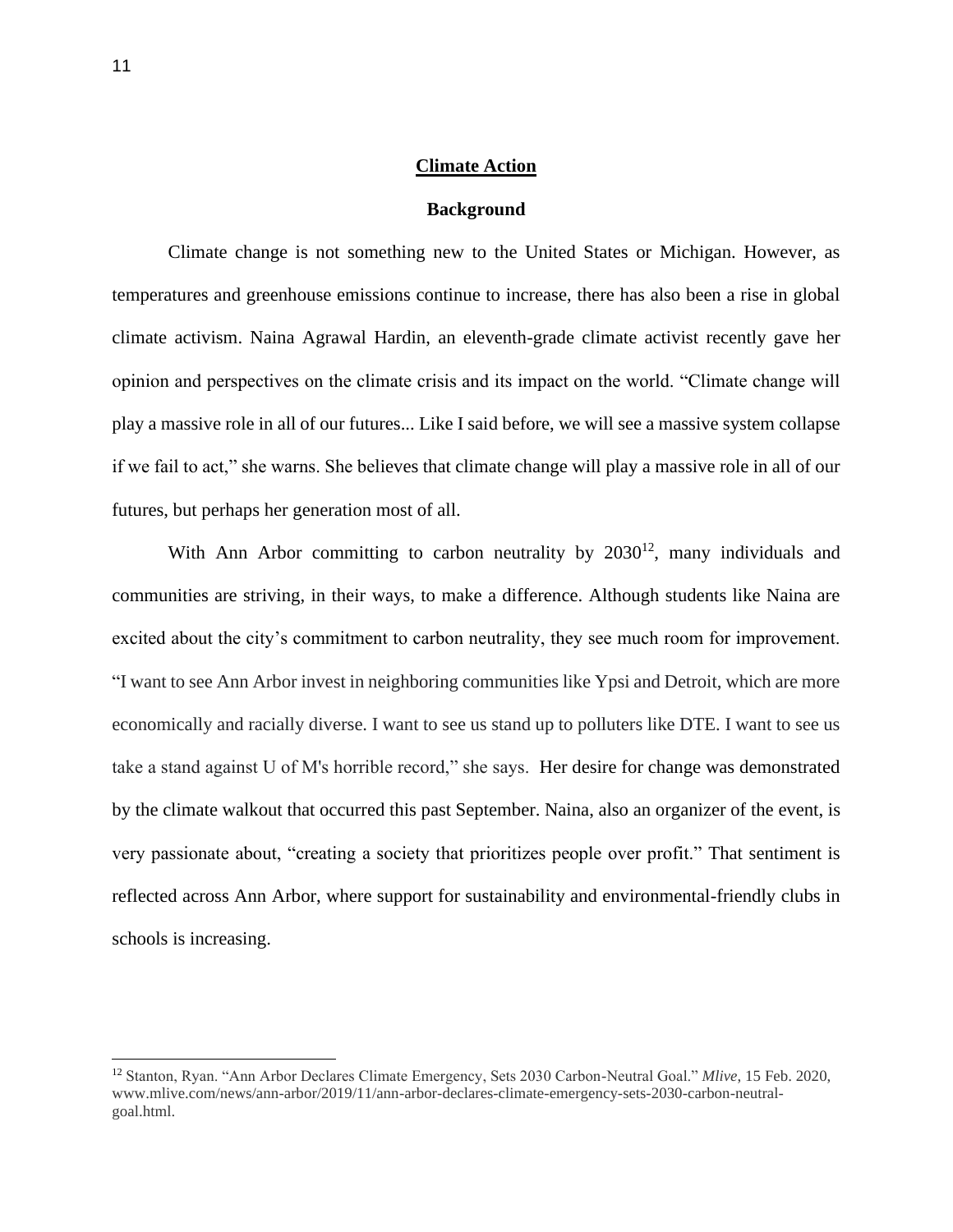Climate change's effects are highly tangible now and will be far into the future. According to the University of Michigan's Graham Sustainability Institute, Michigan's average air temperature will increase to 3.6 degrees Fahrenheit by 2050. By 2100, the average summer temperature is projected to increase by  $7-13$  degrees<sup>13</sup>. Precipitation is also predicted to increase, leading to increased drought, flooding, and erosion, and decreased soil moisture. These predicted changes would affect many local industries including farming, fishing, transportation, and our city's infrastructure.

This transition encompasses more than what we as a society have already imagined. Naina reminds us that intersectionality plays a large role in carbon neutrality. The city of Ann Arbor, she says, should consider worker's rights and health care, and should invest in the empowerment of communities of color, indigenous groups, and low-income socioeconomic groups when decarbonizing. The NAACP stated, "Environmental injustice, including the proliferation of climate change, has a disproportionate impact on communities of color and low-income communities in the United States and around the world."<sup>14</sup> These groups are also hit the hardest by changes in environmental, and thus economic policies, and require accommodations to prevent further inequalities.

Ann Arbor's fight against climate change will be a long one, and it can't be done without the full help and support of the City Council. Students and adults around the world have a vision for what our communities can be, but to achieve this vision, we must take one step at a time. These steps start in our smaller communities and cities, so making a change in Ann Arbor is essential to fulfilling the global goal. Naina fears that "when we do take action, it will be far too late. Or that

<sup>13</sup> *Climate Change in Ann Arbor Summary of Projected Changes in Climate and Associated Impacts*. http://graham.umich.edu/media/files/ImpactsSummary\_AnnArbor.pdf.

<sup>14</sup>"Environmental & Climate Justice." *NAACP*, www.naacp.org/issues/environmental-justice/.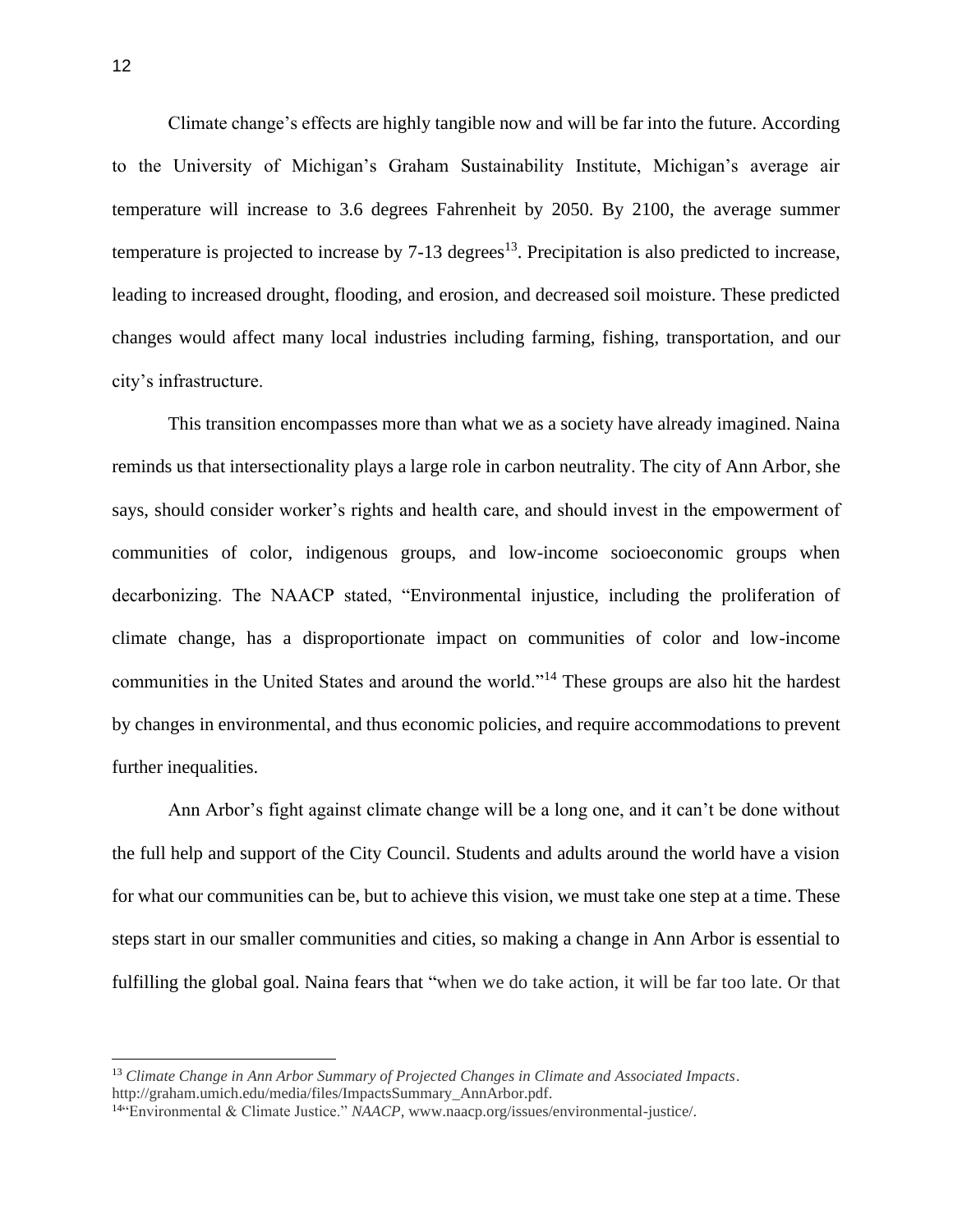when we do take action, it won't be intersectional, and will only further the systemic inequities along lines of race and class that allowed the climate crisis to get so bad in the first place." These fears are reflected in the youth and activists of today. Do not drag this crisis out any longer - take action now.

# **Recommendations to City Council**

Recognizing the advances that have already been made at the direction of the City Council, we recommend that the city continue to take urgent and aggressive action to meet the threat of climate change, while at the same time ensuring a just transition for workers and residents whose lives may be disrupted by such policies. The next steps must be both bold and practical. We believe that the City Council must double down on its commitment to take on the existential threat of climate change. Therefore, we recommend that the City Council adopt the following recommendations:

- Examine every issue, whether it be housing, unemployment, poverty, or something else, through the lens of climate change to provide for an all-hands-on-deck approach to the issue.
- Rigorously abide by the 2030 carbon-neutral target laid out in the November 2019 climate emergency declaration.
- Revise the 2012 Climate Action Plan to focus on the new target of carbon-neutrality by 2030.
- Invest in and expand green public transportation in Ann Arbor (such as busing and electric scooters).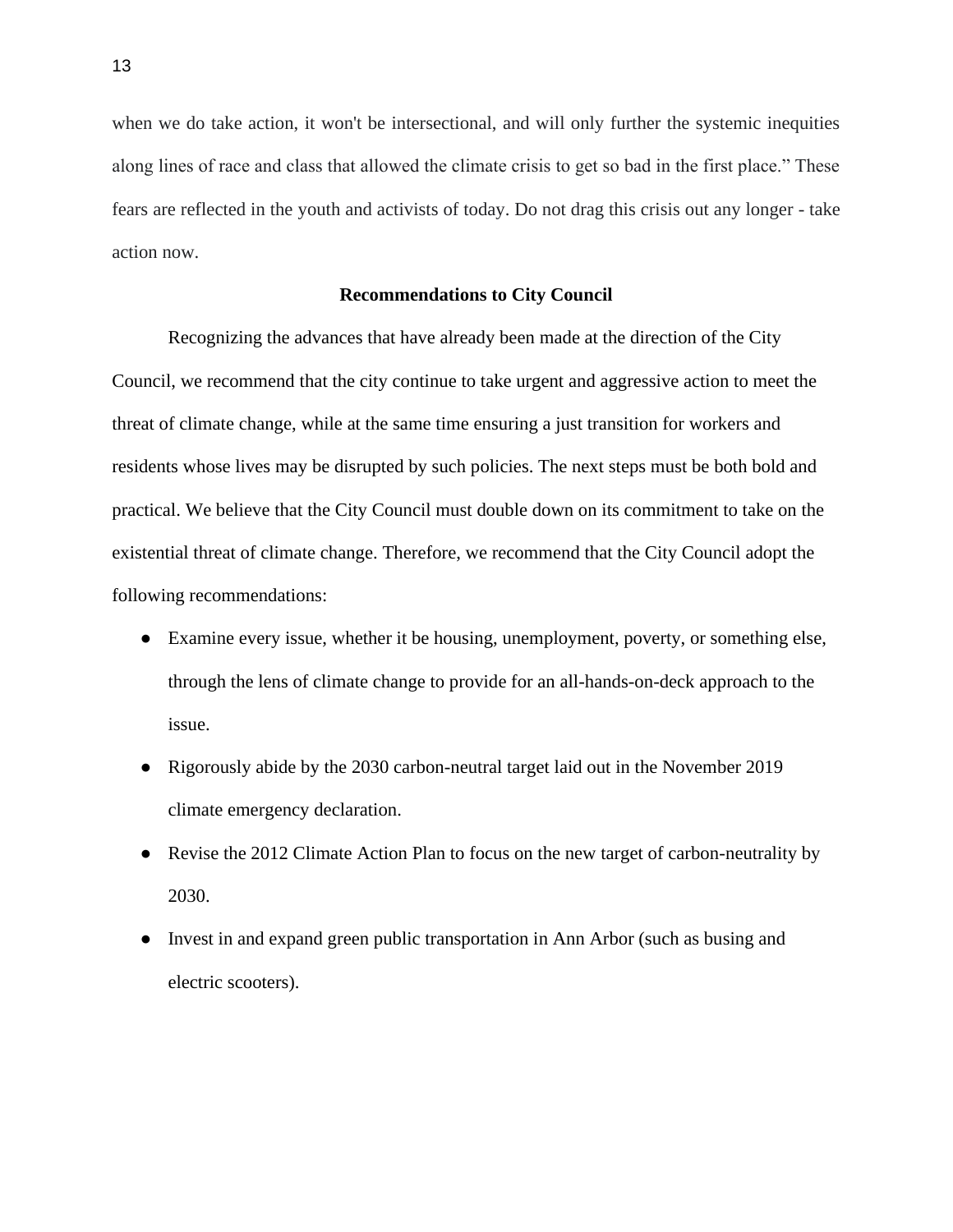- Weatherize city buildings and perform energy efficiency upgrades to make buildings more energy-efficient and lower energy bills, while running an educational campaign to encourage homes and businesses to do the same.
- Begin taking steps towards decarbonizing public transit and replacing all school and transit buses with electric buses.
- Review whether policies such as a carbon tax or levy on fossil fuel companies that disincentivize fossil fuel production and use are under the purview of City Council and if they are, enact them.
- Ensure that any workers and residents displaced or whose lives are disrupted by a rapid transition to carbon neutrality are provided a robust social safety net to guarantee them a decent standard of living.
- Utilize all available county, state, and federal resources to assist in Ann Arbor's transition to carbon-neutrality.
- Create a Climate Risk Report to fully take note of all the risks and challenges posed by climate change that will need to be met by legislative action.
- Adopt a resolution calling on the federal government to reenter the Paris Agreement.
- Adopt a resolution calling on the University of Michigan to divest from all its fossil fuel investments.
- Continue to hold town halls and other public events to raise public awareness and resident engagement on climate change, as well as to seek further solutions.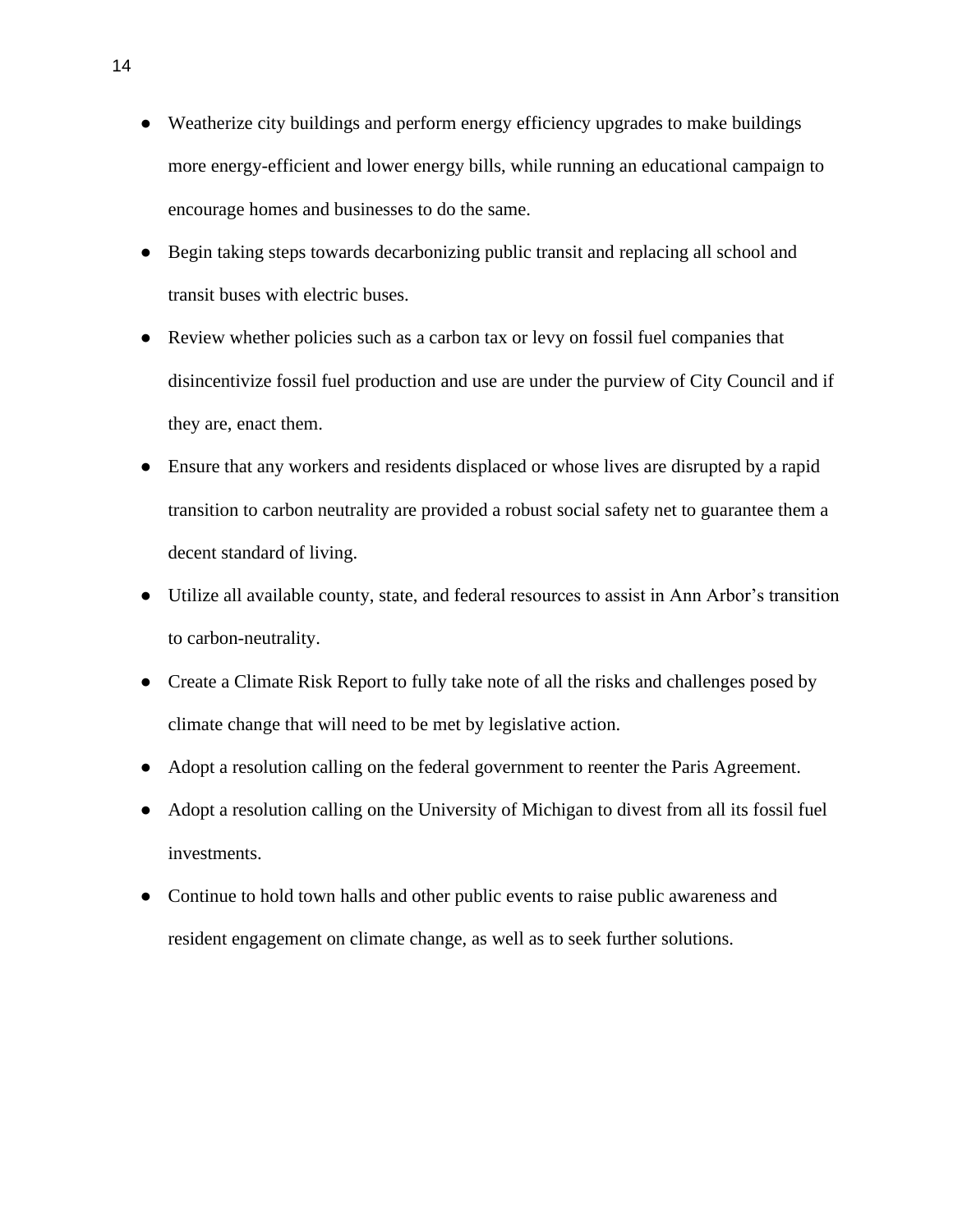## **Mental Health**

#### **Background**

In Michigan, 46% of people with anxiety disorders, 53% of people with depressive episodes, and 85% of people with alcohol use disorders go untreated. We are and have been in a mental health crisis. With a low supply of psychiatrists and behavioral health providers and everincreasing demand, this is not a surprise. For example, currently, there are 11 adolescent child psychiatrists for every 100,000 people. This is extremely low compared to the recommended ratio of having 47 adolescent child psychiatrists for every 100,000 people. While the causes of mental health issues can range from genetic to environmental factors, we see a pervasive miasma of mental illness in most student populations. The average percentages for adolescents who are feeling depressive symptoms and suicidal thoughts are substantially greater than the national U.S. percentages. Many students feel depressive symptoms because of stress at school, lack of sleep, conflicts at home, and other distressing environments.

#### **Recommendations to City Council**

While expanding the number of mental health resources may be out of the scope of this council, one promising solution is to provide more opportunities for youth involvement, as a feeling of helplessness has been a key contributor to the depression seen among students. Youth involvement in key discussions regarding the development of the city will not only address this but provide unique insight and feedback, shedding light on issues unique to the youth population. Therefore, the SAC recommends that the city council includes or expands the number of youth members in the following boards/commissions: